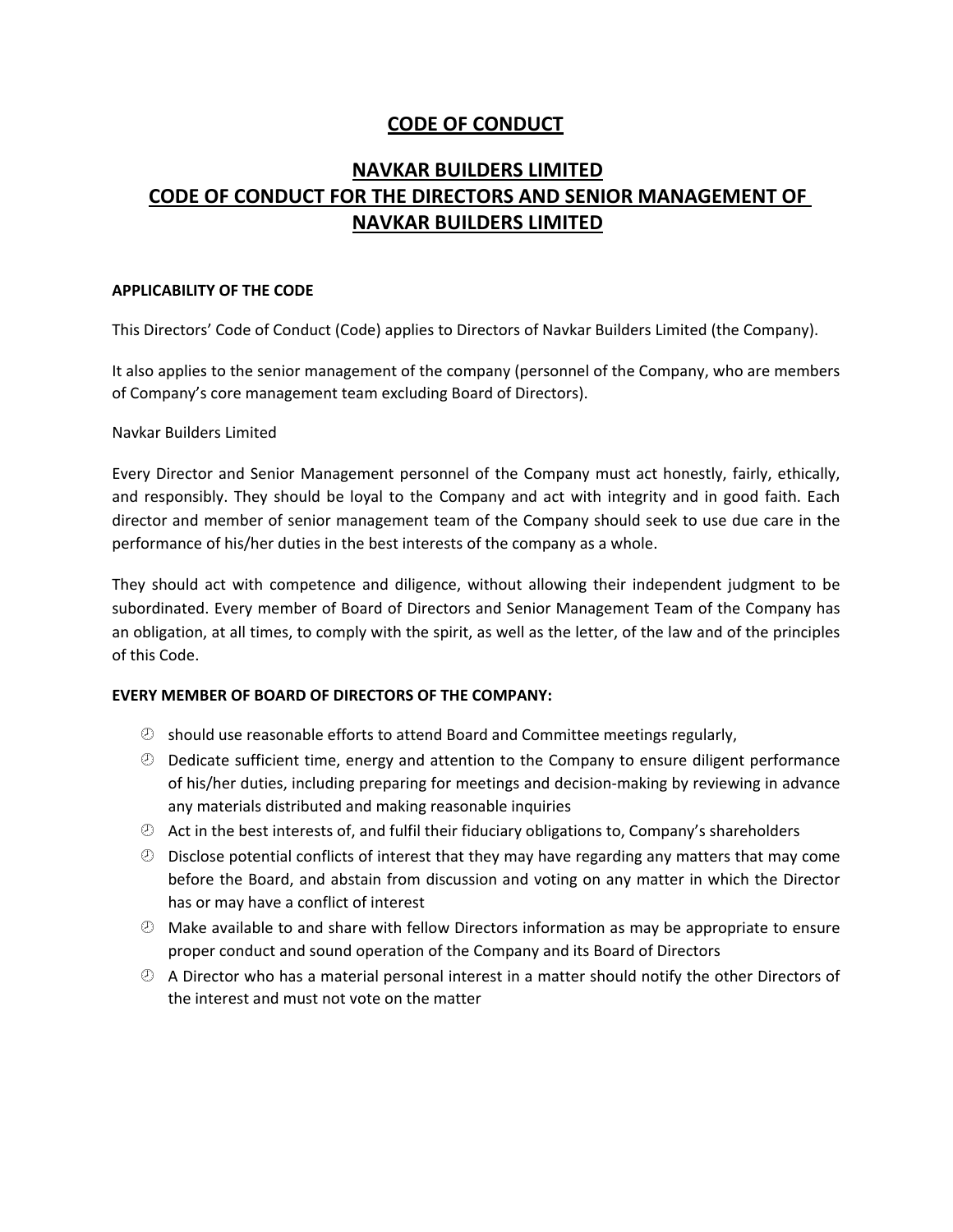- A Director must bring an open and independent mind to Board or Committee meetings and should not make a decision about a matter before attending and participating in the deliberations of the meeting
- While Directors must treat each other with courtesy and observe the other rules in this Code, Directors should be able to engage in vigorous debate on matters of principle
- $\odot$  Where a decision is not unanimous, a dissenting Director may disclose the fact that he/she dissented

# **EVERY MEMBER OF BOARD OF DIRECTORS OF THE COMPANY AND SENIOR MANAGEMENT OF THE COMPANY SHOULD:**

- $\circledcirc$  Seek to comply with all Corporate Policies
- $\odot$  Conduct themselves in a professional, courteous and respectful manner
- $\circledcirc$  Comply with all applicable laws, rules and regulations
- $\odot$  Act in a manner to enhance and maintain the reputation of the Company
- $\odot$  Respect the confidentiality of information relating to the affairs of the Company acquired in the course of their service except when authorized or legally required to disclose such information
- $\odot$  Not use confidential information acquired in the course of their service for their personal advantage

# **CORPORATE BUSINESS OPPORTUNITIES**

A corporate business opportunity is an opportunity (1) in the Company's line of business or proposed expansion or diversification, (2) which the Company is financially able to undertake and (3) which may be of interest to the Company.

A director or member of senior management of the Company, who learns of such a corporate business opportunity and who wishes to participate in it should disclose the opportunity to the Board of Directors. If the Board of Directors determines that the Company does not have an actual or expected interest in the opportunity, then, and only then, may the director or member of senior management of the Company participate in it, provided that the director/member of senior management of the Company has not wrongfully utilized the Company's resources in order to acquire the opportunity.

Directors/members of senior management of the Company owe a duty to the Company to advance the Company's interests when the opportunity to do so arises. Directors/members of senior management of the Company may not: (a) take for themselves opportunities that are discovered through the use of

Company property or information or through the director's position; (b) use the Company's property or information or the director's position for personal gain; or (c) compete with the Company, directly or indirectly, for business opportunities that the Company is pursuing.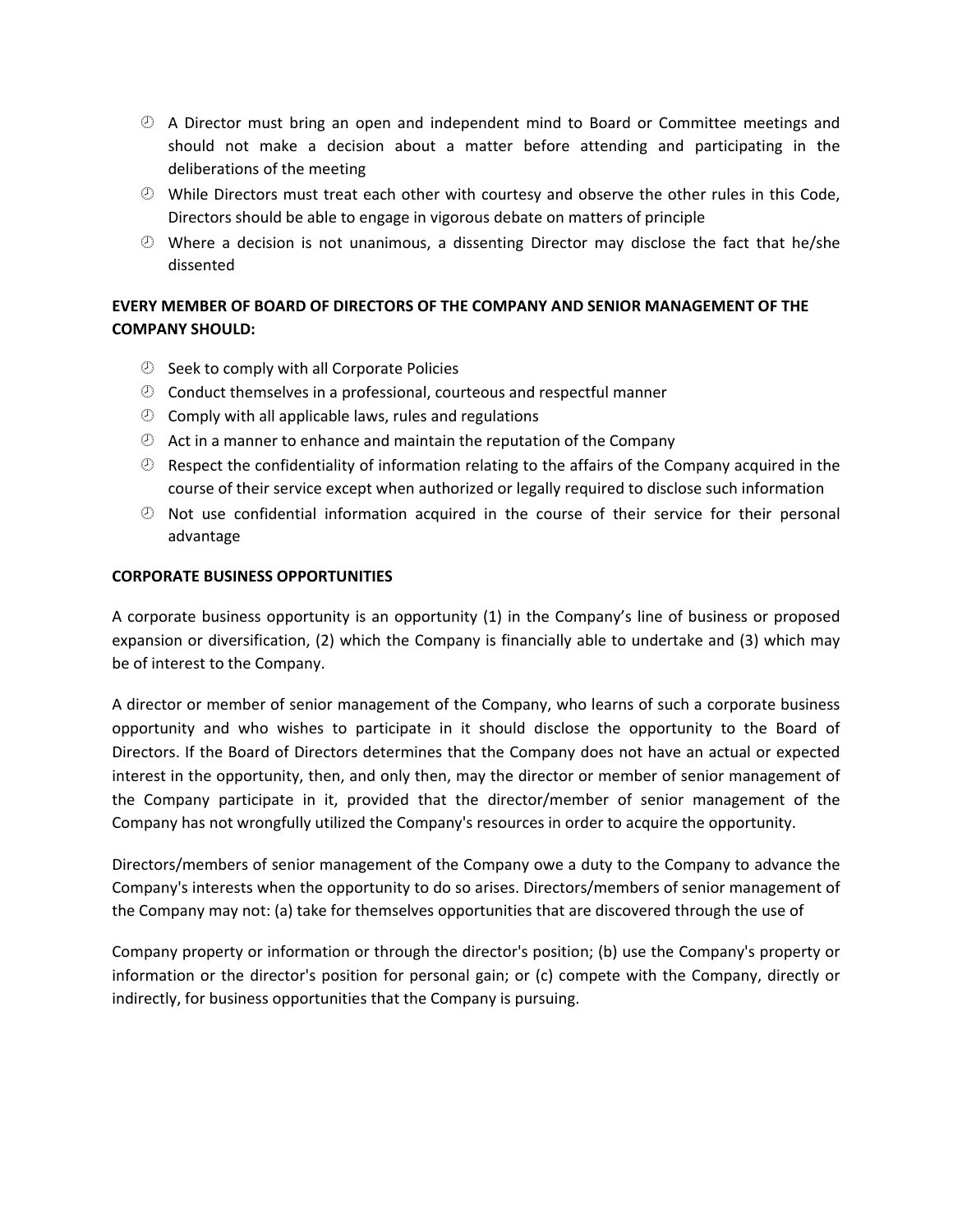#### **CONFLICTS OF INTEREST**

Directors and members of senior management of the Company are expected to dedicate their best efforts to advancing the Company's interests and to make decisions that affect the Company based on the Company's best interests and independent of outside influences.

A conflict of interest occurs when a director's/member's of senior management team private interest interferes in any way, or even appears to interfere, with the interest of the Company as a whole.

Directors and members of senior management of the Company should avoid conflicts of interest with the Company. Any situation that involves, or may reasonably be expected to involve, a conflict of interest with the Company shall be disclosed promptly to the Chairman of the Board.

#### **GIFTS**

Directors and members of senior management of the Company and their immediate families may not accept gifts from persons or firms who deal with the Company where the gift is being made in order to influence the director's actions as a member of the Board, or where acceptance of the gift could create the appearance of a conflict of interest.

#### **COMPANY PROPERTY**

Directors and members of senior management have a responsibility to safeguard and properly use Company assets and resources, as well as assets of other organizations that have been entrusted to the Company. Except as specifically authorized, Company assets, including Company equipment, materials, resources and proprietary information, must be used for Company business purposes only.

#### **CONFIDENTIAL INFORMATION**

Directors and members of senior management of the Company should maintain the confidentiality of information entrusted to them by the Company. The Company's confidential and proprietary information shall not be inappropriately disclosed or used for the personal gain or advantage of the director or anyone other than the Company.

Confidential information includes all non‐public information that might be of use to competitors or harmful to the Company or its customers if disclosed.

#### **FAIR DEALING**

Directors and members of senior management should deal fairly with the Company's Customers, Suppliers, Competitors and Employees.

#### **COMPLIANCE WITH LAWS AND REGULATIONS**

The Directors and members of senior management are committed to comply with all those acts, rules and regulations that govern the conduct of Company.